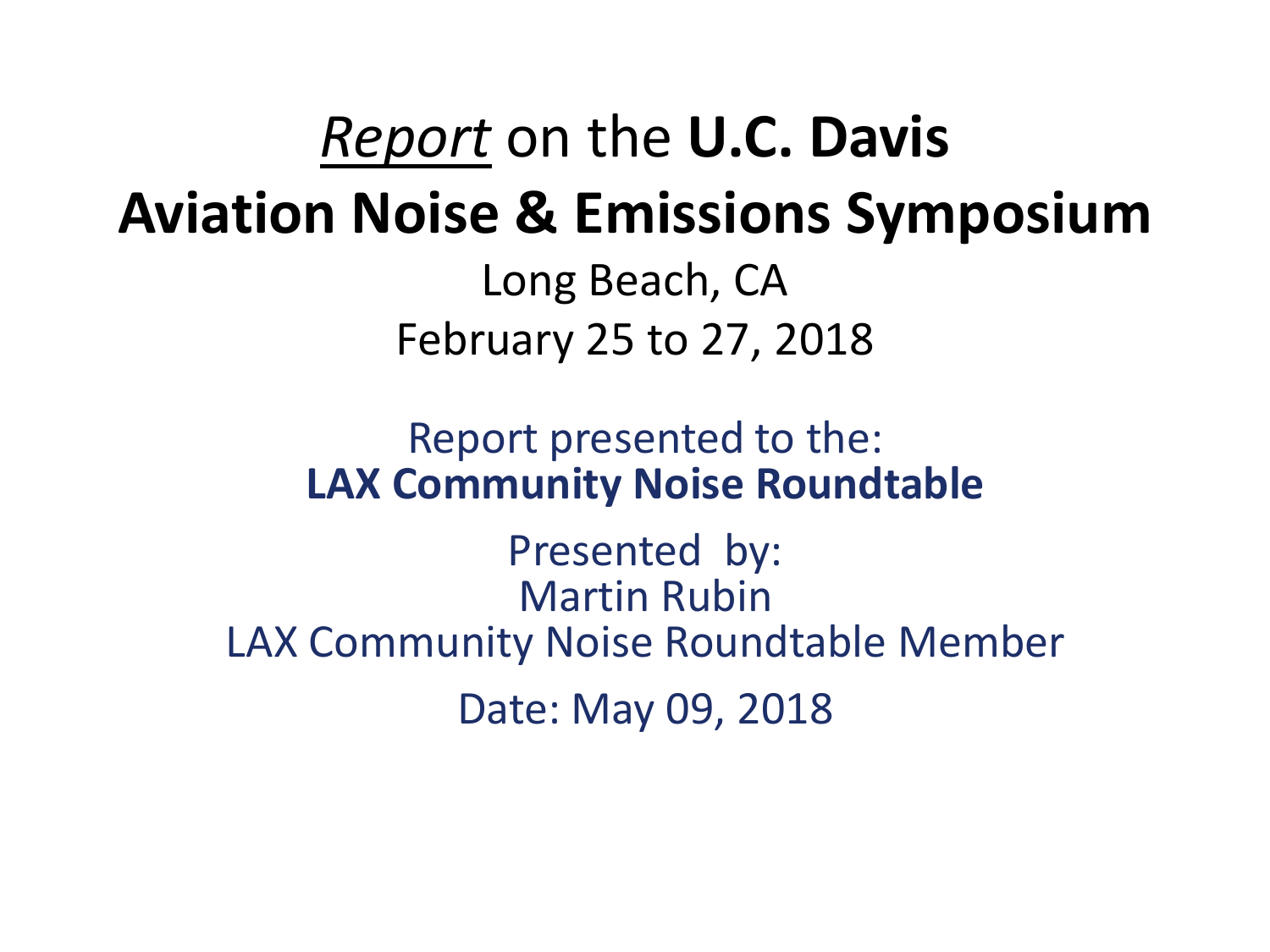### **SUNDAY, FEBRUARY 25**

**Air Traffic 101** - Dianne Johnson, FAA -- Michael Valencia, FAA **Emissions 101** - Mike Kenney, KB Environmental -- John Pehrson, CDM Smith -- Steve Sonka, CAAFI **Noise 101** - Steve Alverson, ESA -- Gregory Maxwell, Casper

#### **Airport Noise Officer and Environmental Managers**

(Hosted by Sandy Lancaster, DFW International) ANOs and EMs welcome to discuss your Airport's issues and learn from others best practices.

#### **Community Group Workshop**

( Hosted by Dave Carbone, LGN Aviation Policy Group) Community members invited to meet the newly appointed Community Involvement Manager for Airspace Projects at the FAA, Julie Marks, and get the big picture of how your community can work with the FAA.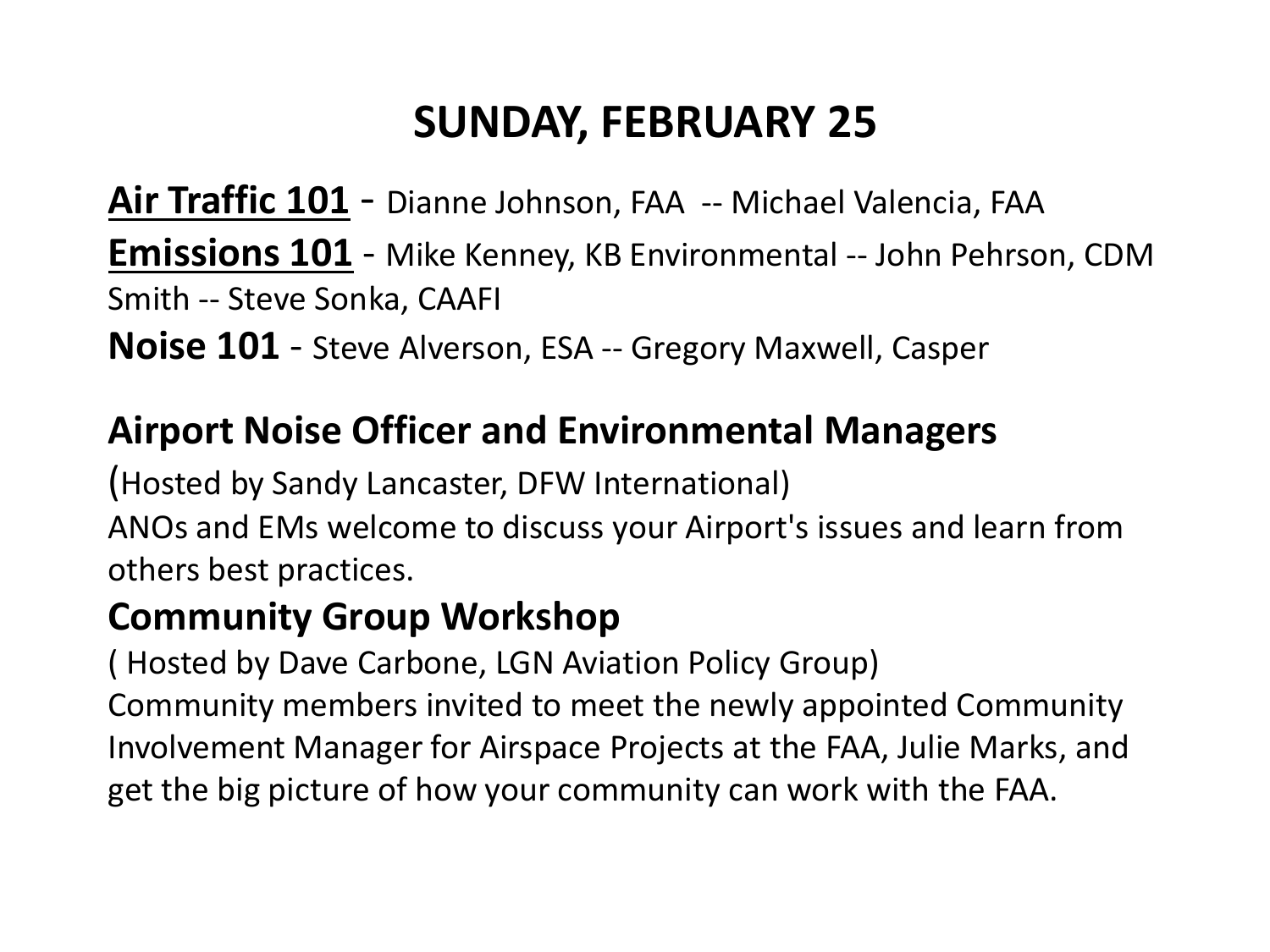## **MONDAY, FEBRUARY 26**

#### **TECHNOLOGY, THE LONG TERM SOLUTION**

*(Hosted by Armando Tovar, Raleigh- Durham Internation Airport) Overcoming the environmental challenges facing aviation* - Dr .Jim Hilerman, FAA

*Accelerating Innovation for Community Noise and Emissions Reduction* -

Jeanne Yu, Boeing

*Disruptive Market Opportunities - Pradeep Fernandes, Boeing Horizon X*

#### **SUSTAINABILITY AND ALTERNATIVE FUELS**

*(Hosted by Steve Csonka CAAFI)*

*Sustainable Alternative Aviation Fuels - Development Deployment and Emissions Reduction* -Prem Lobo, National Research Council, Canada *Pioneering Tales From the World's First Renewable Jet Refinery -* Brian Sherbacow, AltAir Fuels

*Regional Approaches to Alternate Jet Fuel Development* - Mike Wolcott, Washington State University

*Fueling Aviation's Future With Unleaded* - Dan DeMeo, San Carlos Rabbit

Aviation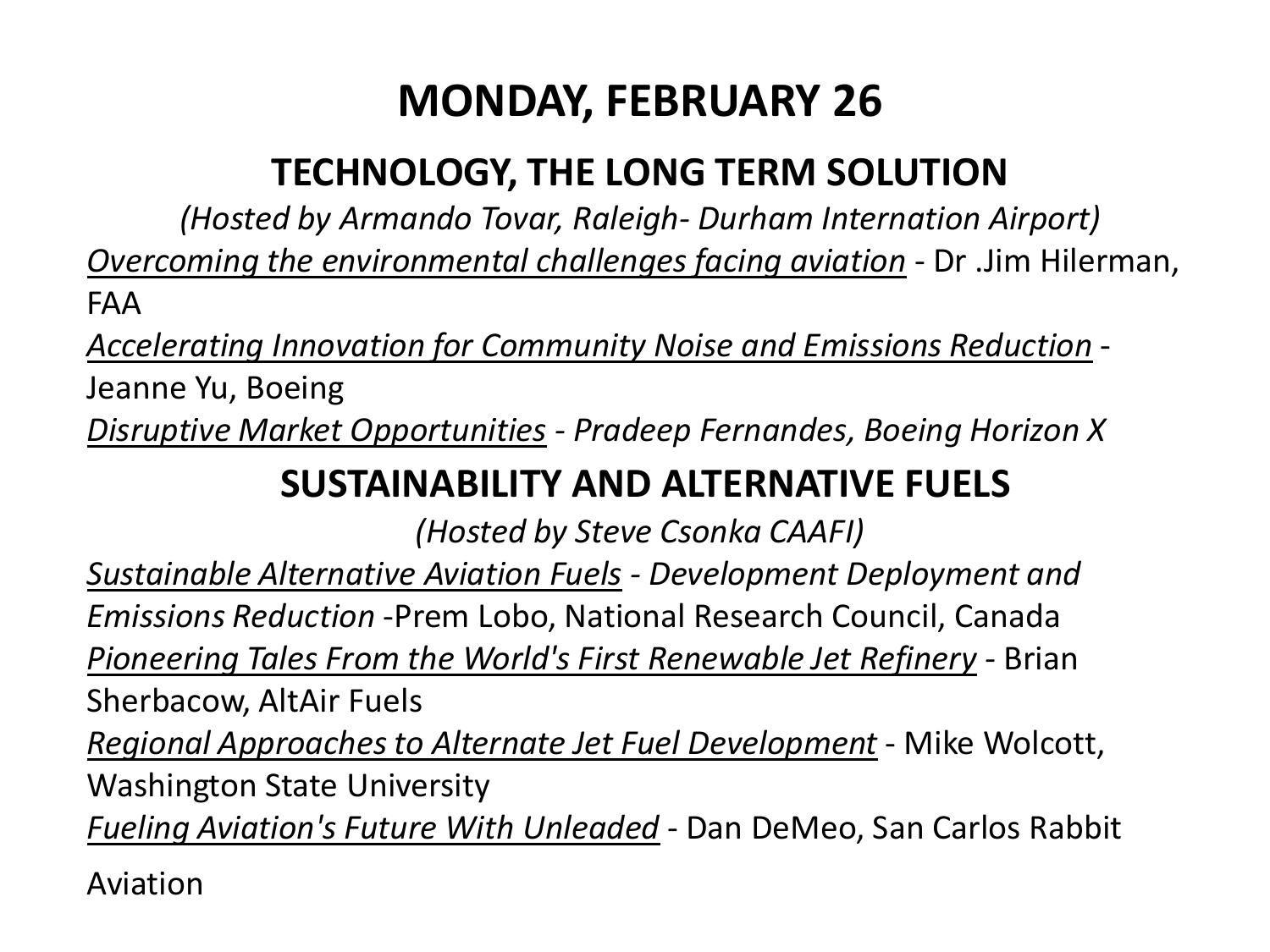#### **MONDAY, FEBRUARY 26 -** *continued*

#### **GENERAL AVIATION**

*(Hosted by Gabe Andino, Teterboro Airport)*

*Panel Discussion -* Gretchen Kelly, San Carlos Airport; Brian Cook, Gulfstream Aerospace Corporation; Alex Gertsen, National Business Aviation Association

#### **OPERATIONS**

*(Hosted by Sandy Lancaster, DFW International) Operational Concepts and an Analysis Framework to Manage Noise and Address PBN Flight Path Concentration -* John Brant, MITRE *Development of Advanced Procedures for Noise Reduction at BOS* - John Hansman, MIT *A Pilot's perspective on arrival noise* - Jonathan Bonds UPS

#### **Platforms for regional consensus**

*(Hosted by Dave Carbone, LGN Aviation Policy Group) Panel Participants* - Joseph Annuzio, Chicago O'NCC; Dave Kiff, Newport Beach City; James Casteñeda, San Mateo County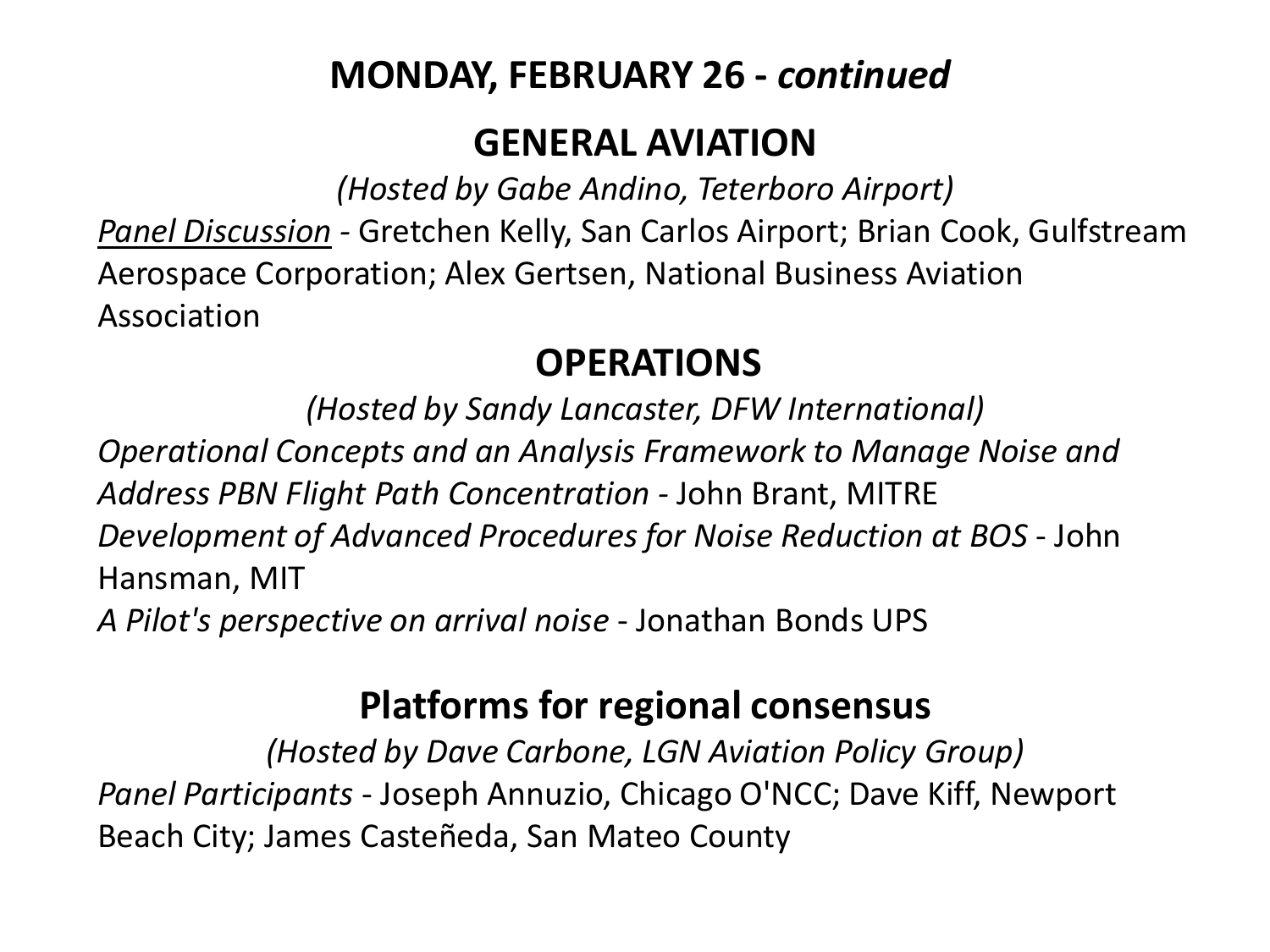### **TUESDAY, FEBRUARY 27 PLENARY**

•*Building a Faster Future addressing environmental issues for newgeneration supersonic travel* - Eli Dourado, Boom Supersonic

#### **LEGISLATIVE & REGULATORY UPDATE**

*(Hosted by Ambrose Clay, City of College Park)*

•*Congressional and Federal Update* - Emily Tranter, N.O.I.S.E.

•*Aviation Noise and Sleep Disturbance* - Mathias Basner, University of Pennsylvania

•*Ongoing Research on Aircraft Noise and Cardiovascular Outcomes* - Junenette Peters, Boston University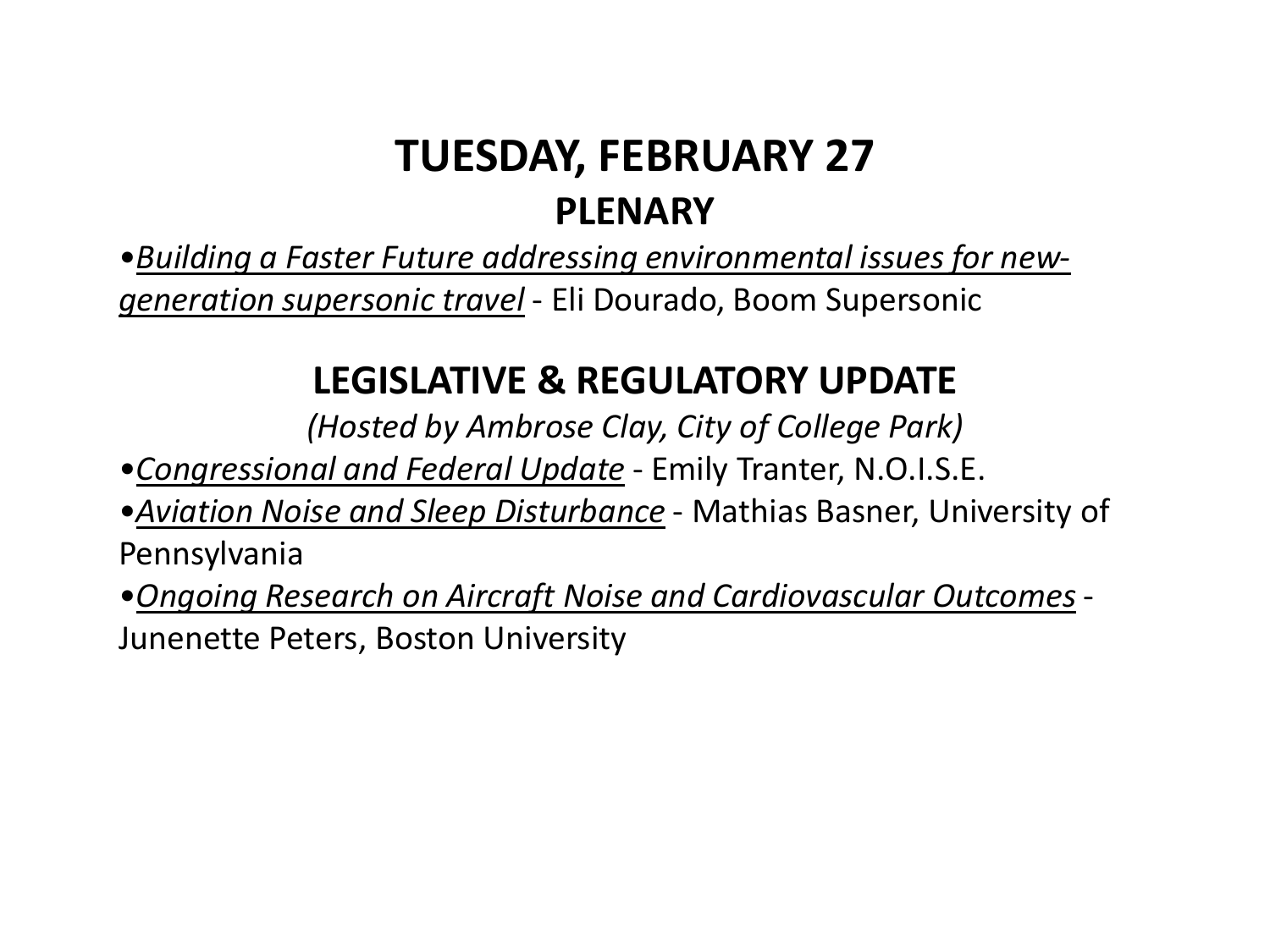#### **TUESDAY, FEBRUARY 27 -** *continued*

#### **NEW ENTRANTS & BUSINESS MODELS: The big picture**

*(Hosted by Gabe Andino, Teterboro Airport)*

•*Unmanned Aircraft Systems (USA) Intergratiuon in the National* 

- *Airspace System (NASD)* Project Johnson, NASA UAS-NAS Project
- •*Urban Air Mobility for Cargo and Passengers* Parimal Kopardekar, NASA UTM
- •*NASA Revolutionary Vertical Lift Technology Project* Research Susan Gorton, NASA

#### **TECHNOLOGY: THE LONG TERM SOLUTION**

*(Hosted by Armando Tovar, Raleigh-Durham International Airport)* •*NASA Low Boom Flight Demonstration Projevt* Overview - Craig Nickol, NASA

•*NASA Aeronautics - Strategy for the Future* - Ed Waggoner, NASA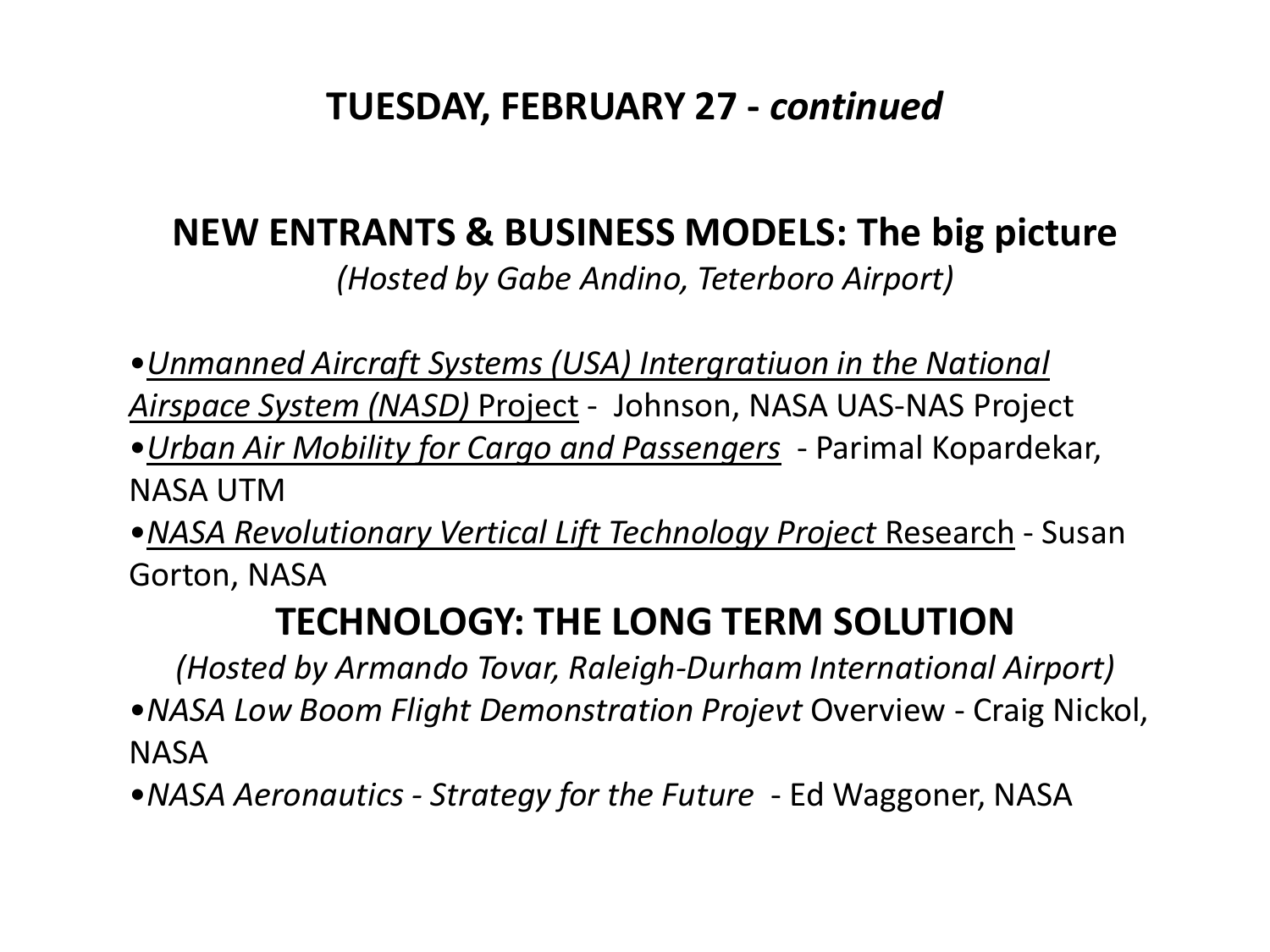

Martin Rubin with Palo Alto Activist Jennifer Landsman during lunch break. *(Photo by Sandra Hall)*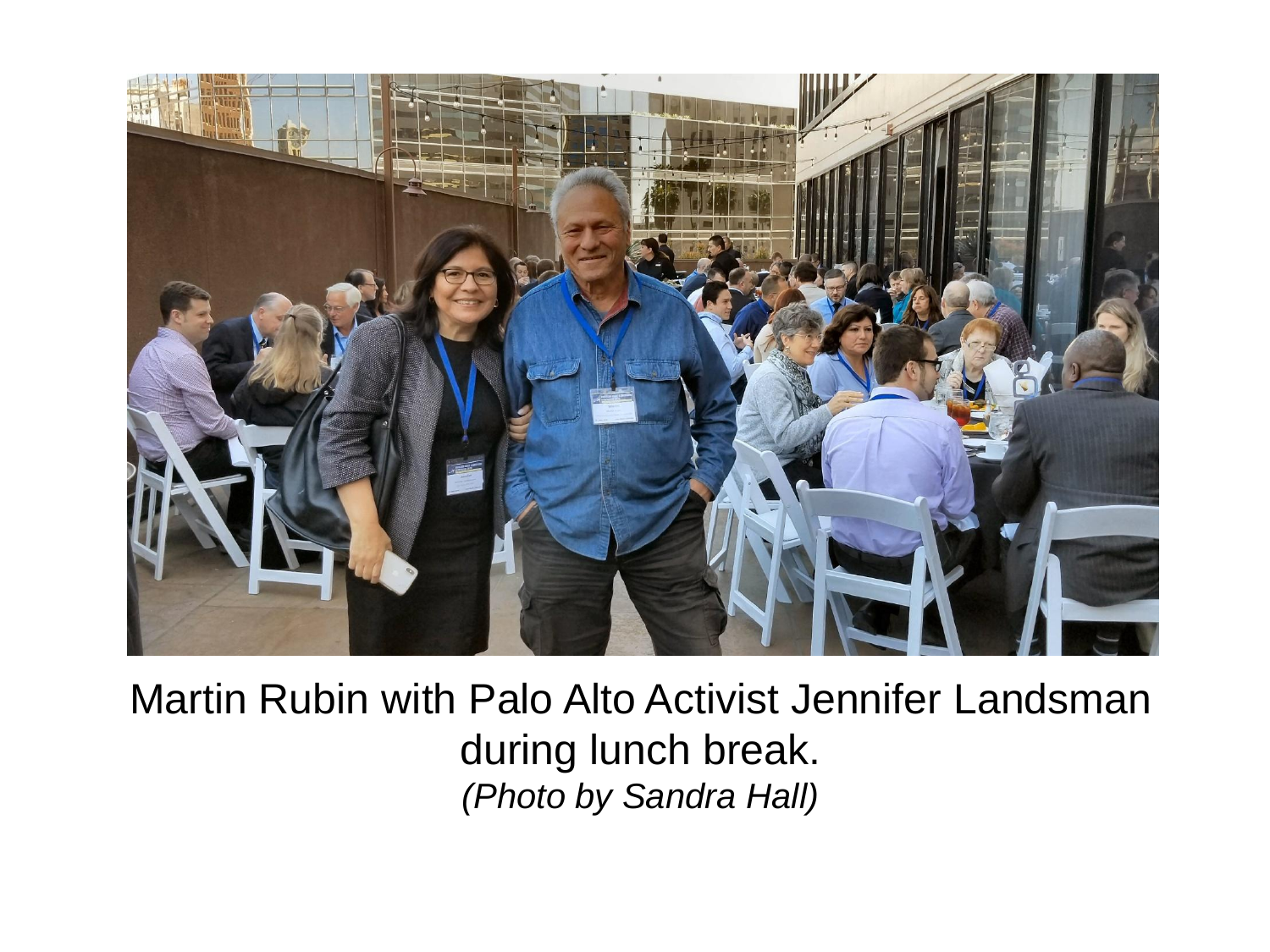## **NASA Low Boom Flight Demonstration (LBFD) Project Overview Page #8**

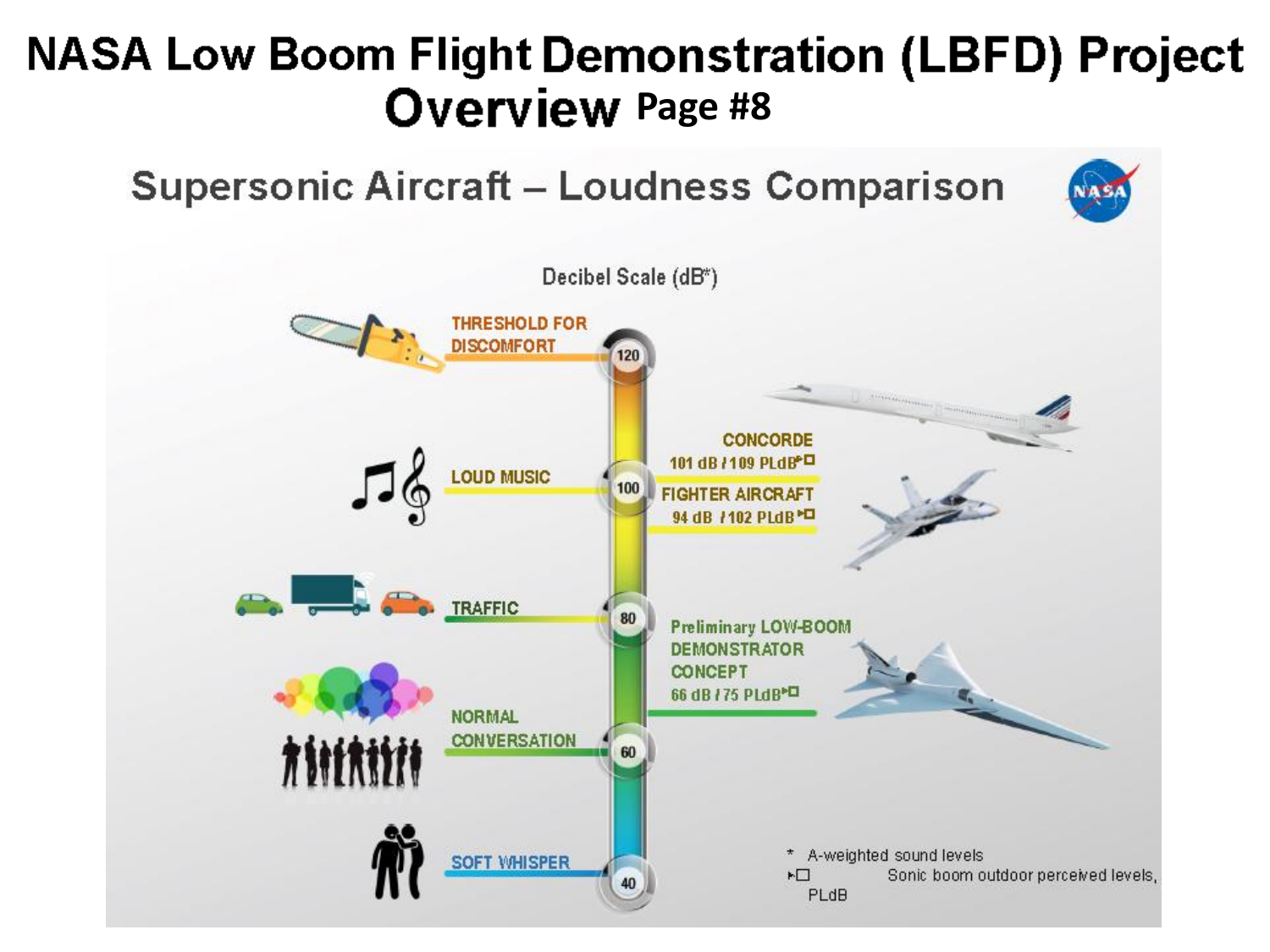## From page 25 of: Air Emissions "101"

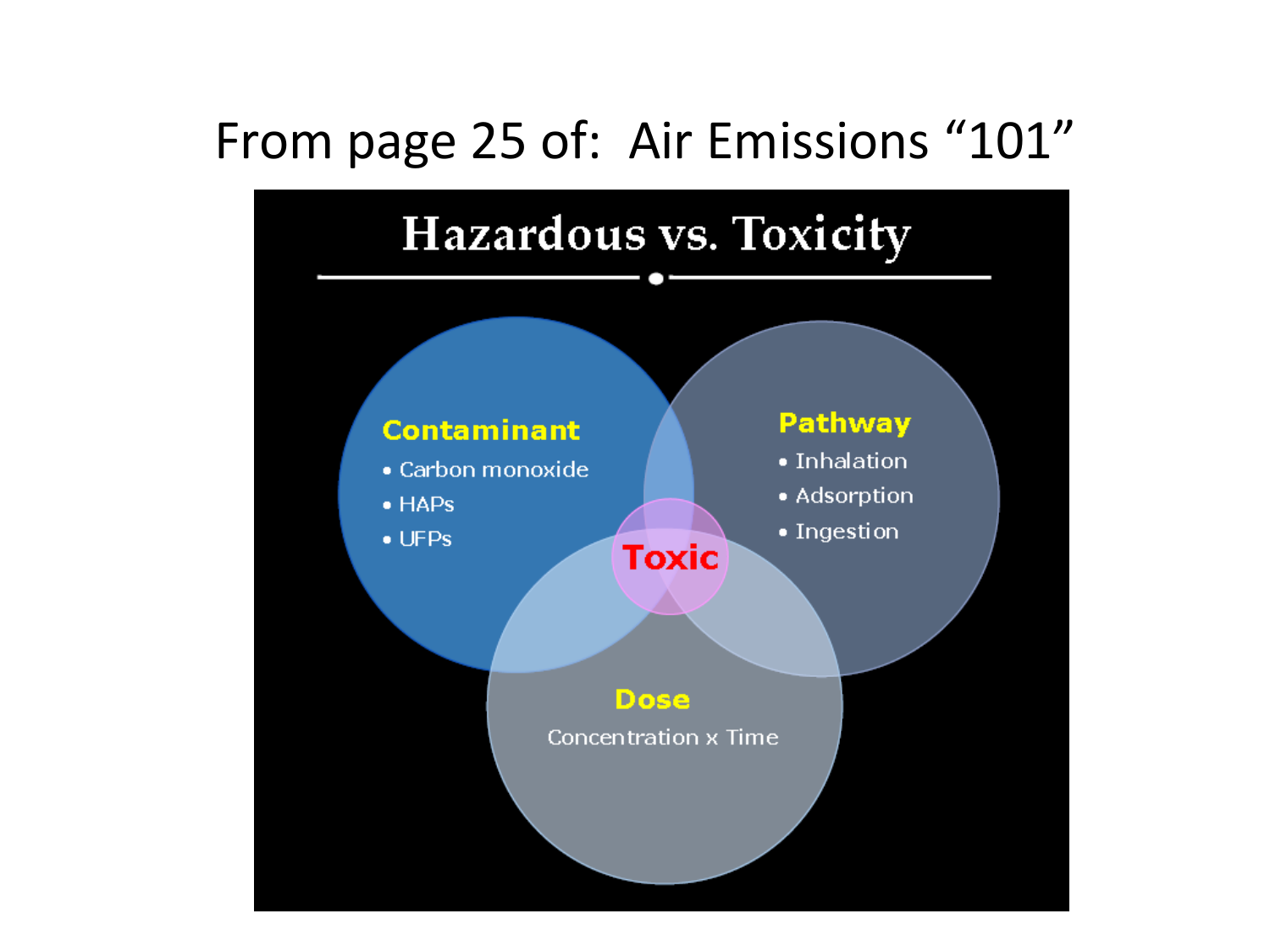# Some of my recommendations:

- A panel of community activists should be invited to next years Symposium
- Enact Federal Laws to truly protect people's health over corporations' profits
- Invest in truly sustainable alternative forms of transportation.